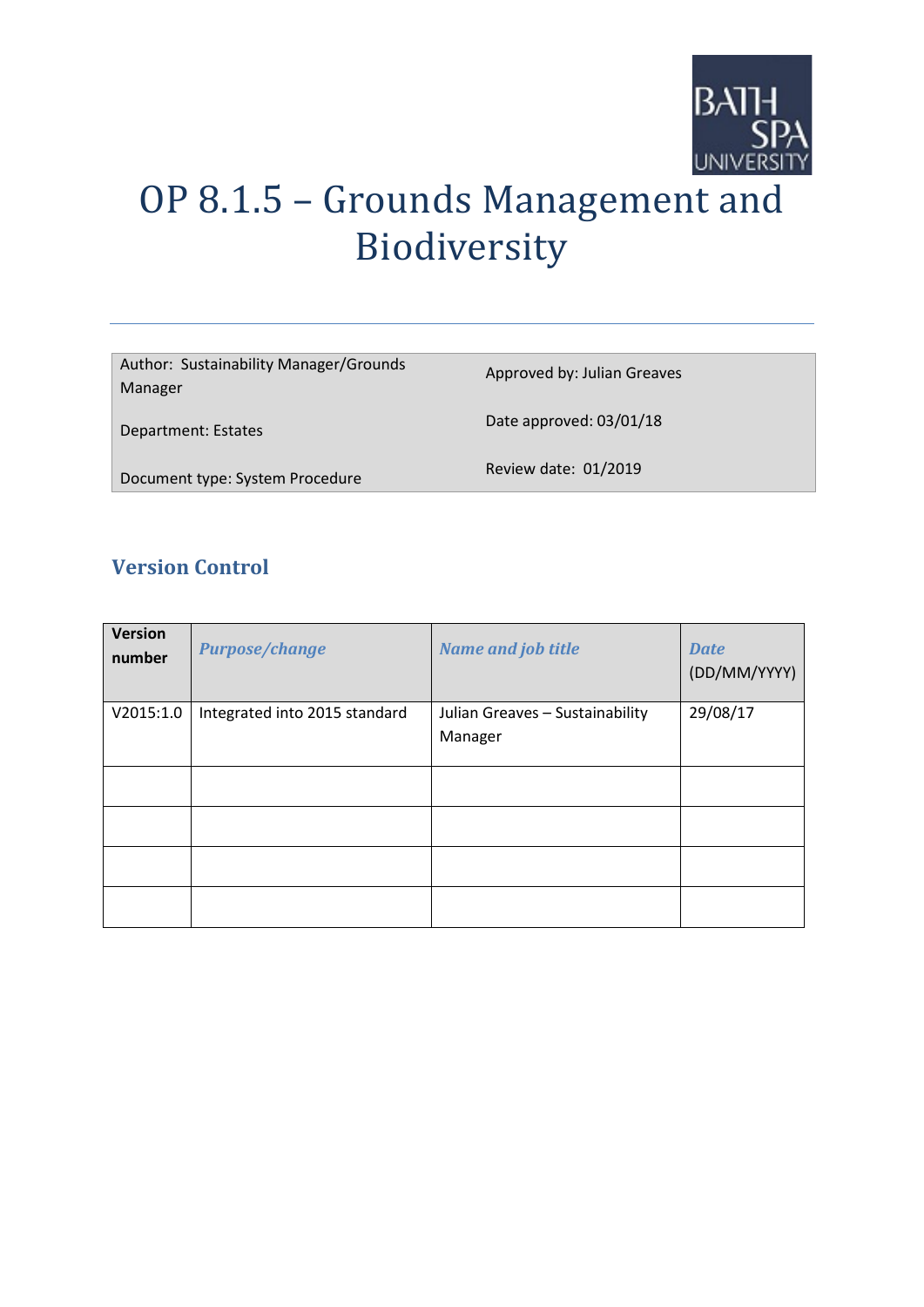#### **PROCEDURE:**

#### **PURPOSE:**

• To describe grounds management works, and the actions taken to ensure that biodiversity is protected in the course of grounds management work

## **METHOD:**

## **Grounds Management**

- The Grounds Manager is responsible for overseeing all gardening and grounds maintenance work at Newton Park, Sion Hill, Corsham Court and other satellite sites, including litter clearance and fertiliser application.
- The use of pesticides and herbicides is carried out by contractors or Grounds Staff in accordance with the requirements of relevant legislation and guidance documents. Only products on the Approved Products List are used. Any unused product or empty containers provided by contractors are removed by the contractors. Any unused product or empty containers from staff use are treated as hazardous waste and disposed of according to Hazardous Waste Procedure 8.1.8
- Refuelling of grounds machinery at Newton Park and Corsham Court is carried out by Grounds Staff according to Operational Procedure 8.1.13
- When required, onsite pest control is carried out by a competent contractor to tackle issues such as fly infestations, wasp nests, mice, rats, moles and squirrels.
- Monitoring and control of water levels the upper lake at Newton Park, in accordance with the Reservoir Act 1975 is the responsibility of the Grounds Manager. Water levels are monitored via an automated system, which provides an alarm if levels become too high.
- Horticultural arisings are generally disposed of in a green-waste skip. However, some small-scale on-site composting is undertaken, except for invasive species or diseased plant material which are burned under an EA Exemption, or disposed of in accordance with relevant legislations.
- Prevention of invasive species spread and control of pests and diseases by ensuring local provenance of stock and health check of plants
- Road and pathway gritting is carried out by a third-party contractor (holding ISO14001), according to minimum temperature thresholds

## **Protecting and Promoting Biodiversity:**

- A comprehensive biodiversity and landscape habitat management plan is in place for the main Newton Park campus, which has been prepared and is managed by Nicholas Pearson Associates (NPA).
- Implementation is co-ordinated between NPA and the Grounds Manager, using external expertise where appropriate
- An annual monitoring report is provided to the University by NPA to demonstrate progress
- Records of ecological assessments are kept by NPA and are available to the University upon request
- In addition, some areas of land at Newton Park have been set aside for the School of Society Enterprise and Environment (SSEE) to further enhance biodiversity through less invasive management techniques. The SSEE Technical Demonstrator is responsible for managing these areas of land
- Protected species on site are managed to ensure they, their habitats and food sources are sustained and any activity does not adversely affect them, using external expertise where appropriate

## **EFFECTS & ACTIONS ON NON-CONFORMANCE:**

If this procedure is not applied it may result in:

- a failure to protect and improve the University's biodiversity
- a failure to keep BSU sites tidy and litter free
- a possible breach of relevant environmental legislation
- a non-conformance with clauses of the ISO 14001 standard.